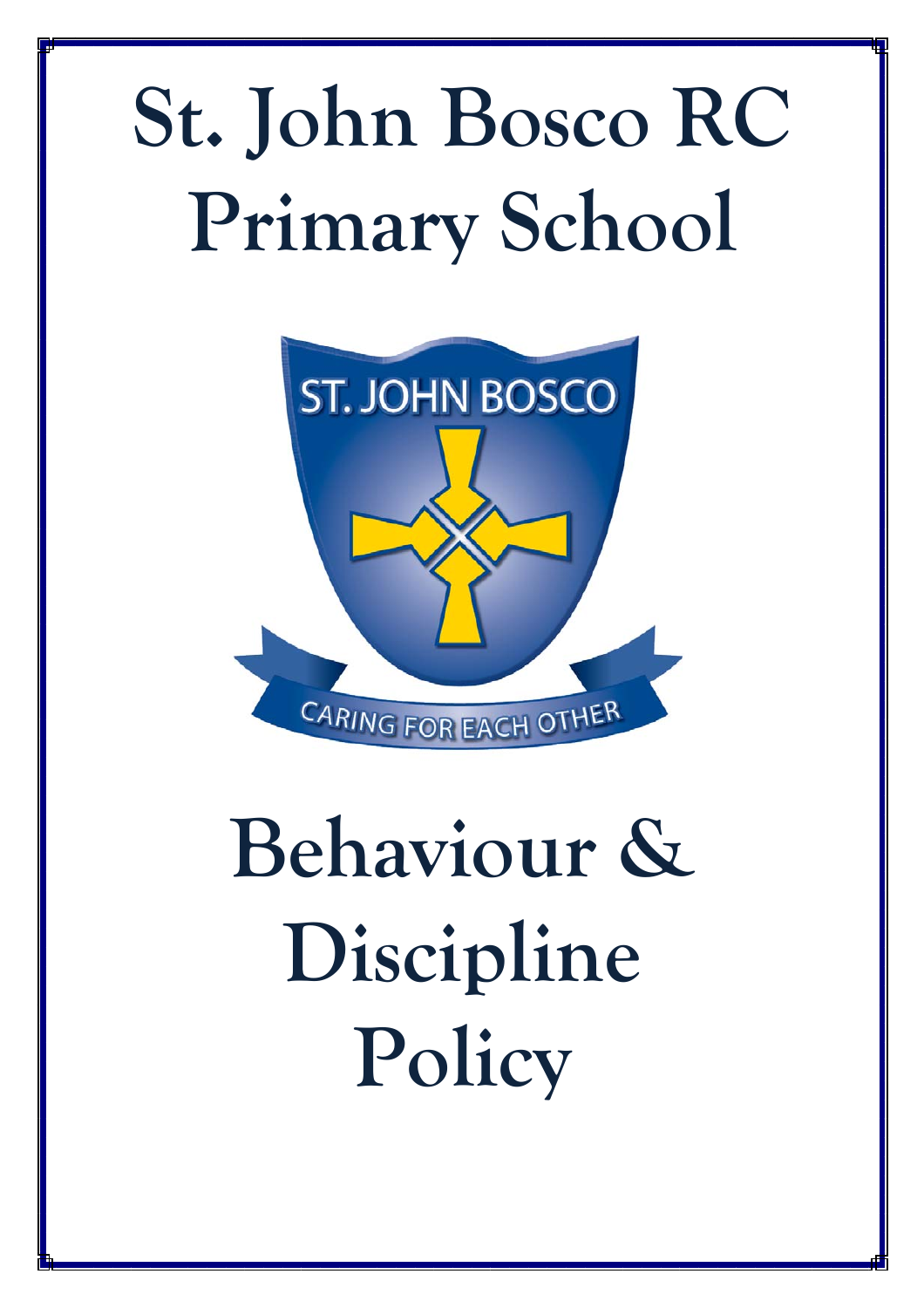### **CONTENTS**

#### **Policy**

- Mission Statement
- Aims and Expectations

#### **Sections**

- **1.** Rewards and Punishments
- **2.** Physical Restraint
- **3.** The Role of the Class Teacher
- **4.** The Role of the Headteacher
- **5.** The Role of Parents
- **6.** The Role of Governors
- **7.** Fixed Term and Permanent Exclusions
- **8.** Monitoring and Review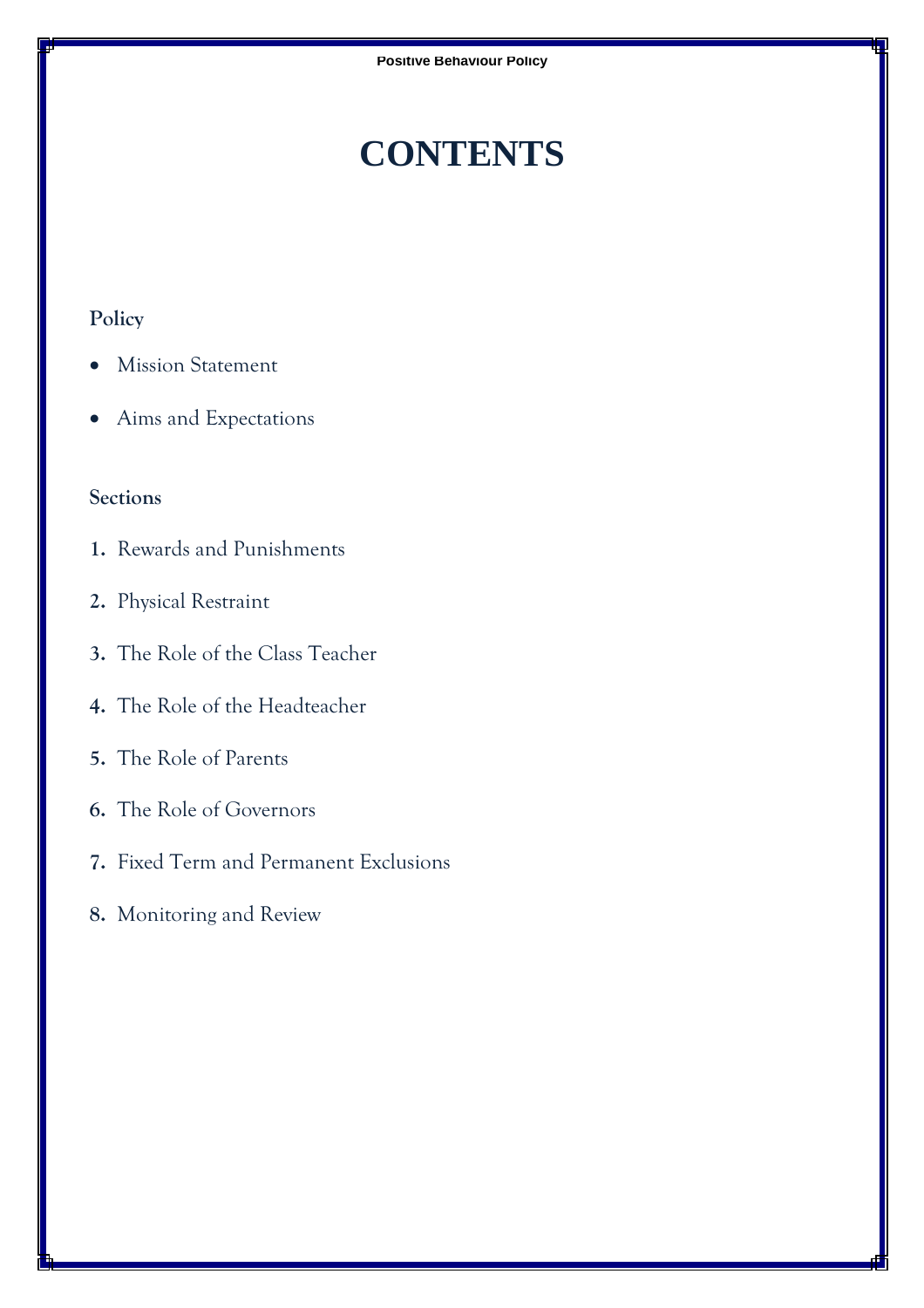### **Policy**

#### **Aims and Expectations**

It is a primary aim of St. John Bosco RC Primary School that every member of our school community feels valued and respected, and that each person is treated fairly and well. We are a caring community, whose values are built on mutual trust and respect for all. The school behaviour policy is therefore designed to support the way in which all members of the school can live and work together in a supportive way. It aims to promote an environment where everyone feels happy, safe and secure.

The school has a number of school rules, but the primary aim of the behaviour policy is not a system to enforce rules. It is a means of promoting good relationships, so that people can work together with the common purpose of helping everyone to learn. This policy supports the school community in aiming to allow everyone to work together in an effective and considerate way.

The school expects every member of the school community to behave in a considerate way towards others. We treat all children fairly and apply this behaviour policy in a consistent way. This policy aims to help children to grow in a safe and secure environment, and to become positive, responsible and increasingly independent members of the school community. The school rewards good behaviour, as it believes that this will develop an ethos of kindness and co-operation. This policy is designed to promote good behaviour, rather than merely deter anti-social behaviour and should be read in conjunction with the DFE Guidance for Behaviour and Discipline in Schools, DFE Guidance for the Use of reasonable force in schools and the City of Sunderland/School Positive Handling Policy.

#### **1. Rewards and Punishments**

We praise and reward children for good behaviour in a variety of ways:

- teachers congratulate children;
- teachers give children pastoral points;
- each week we nominate a child from each class to be recognised for their achievements;
- these children receive a certificate in the school assembly;
- we distribute reward stickers to children either for consistent good work or behaviour, or to acknowledge outstanding effort or acts of kindness in school;
- names are recorded in our Celebration File.

The school acknowledges all the efforts and achievements of children, both in and out of school. The personal record file contains information regarding pupil achievement out of school, for example, music or swimming certificates.

The school employs a number of sanctions to enforce the school rules, and to ensure a safe and positive learning environment. We employ each sanction appropriately to each individual situation.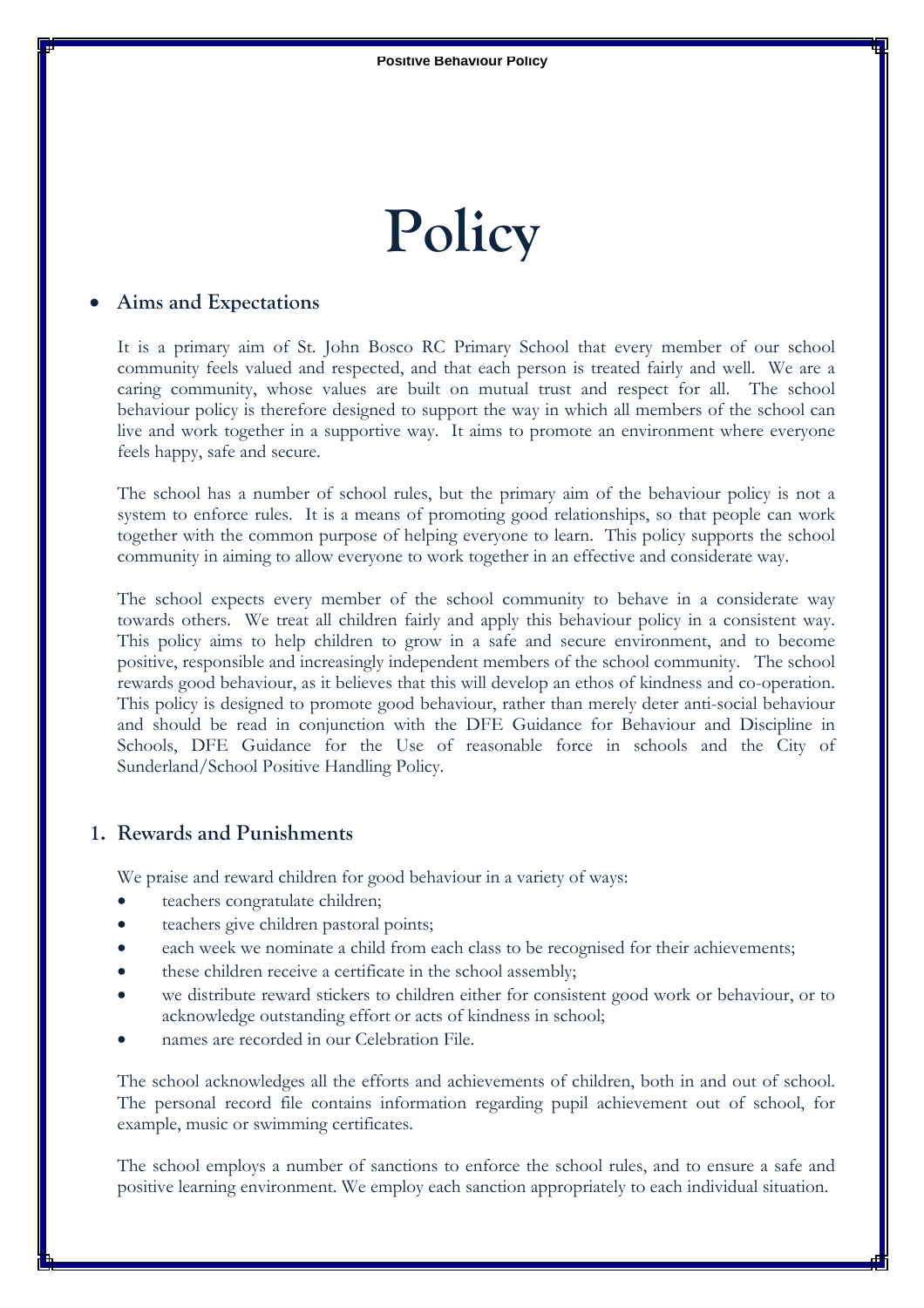- We expect children to listen carefully to instructions in lessons. If they do not do so, we ask them either to move to a place nearer the teacher, or to sit on their own.
- We expect children to try their best in all activities. If they do not do so, we may ask them to redo a task.
- If a child is disruptive in class, the teacher reprimands him or her. If a child misbehaves repeatedly, we isolate the child from the rest of the class until s/he calms down, and is in a position to work sensibly again with others.
- The safety of the children is paramount in all situations. If a child's behaviour endangers the safety of others, the class teacher stops the activity and prevents the child from taking part for the rest of that session.
- If a child threatens, hurts or bullies another pupil, the class teacher records the incident and the child is punished. If a child repeatedly acts in a way that disrupts or upsets others, the school contacts the child's parents and seeks an appointment in order to discuss the situation, with a view to improving the behaviour of the child.

The class teacher discusses the school rules with each class. In addition to the school rules, each class also has its own classroom code, which is agreed by the children and displayed on the wall of the classroom. In this way, every child in the school knows the standard of behaviour that we expect in our school. If there are incidents of anti-social behaviour, the class teacher discusses these with the whole class during 'circle time'.

The school does not tolerate bullying of any kind. If we discover that an act of bullying or intimidation has taken place, we act immediately to stop any further occurrences of such behaviour. While it is very difficult to eradicate bullying, we do everything in our power to ensure that all children attend school free from fear.

#### **2. Use of reasonable force**

This section of the school behaviour policy should be read in conjunction with the following guidance:

 DFE Use of Reasonable Force. A summary for Headteachers, staff and governing bodies (Appendix 1)

In St. John Bosco RC Primary School reasonable force can be used to:

- Remove disruptive children from the classroom where they have refused to follow an instruction to do so
- Prevent a pupil behaving in a way that disrupts a school event or a school trip or visit
- Prevent a pupil leaving the classroom where allowing the pupil to leave would risk their safety or lead to behaviour that disrupts the behaviour of others
- Prevent a pupil from attacking a member of staff or another pupil, or to stop a fight in the playground; and
- Restrain a pupil at risk of harming themselves through physical outbursts.

Force cannot and will not be used as a punishment. It is always unlawful to use force as a punishment.

Should staff need to use reasonable force the guidance on appropriate restraint techniques in the DFE guidance (Appendix 1) will be followed at all times.

All staff will be appropriately trained and will strictly adhere to the school's positive handling policy.

Informing parents should reasonable force be used on their child.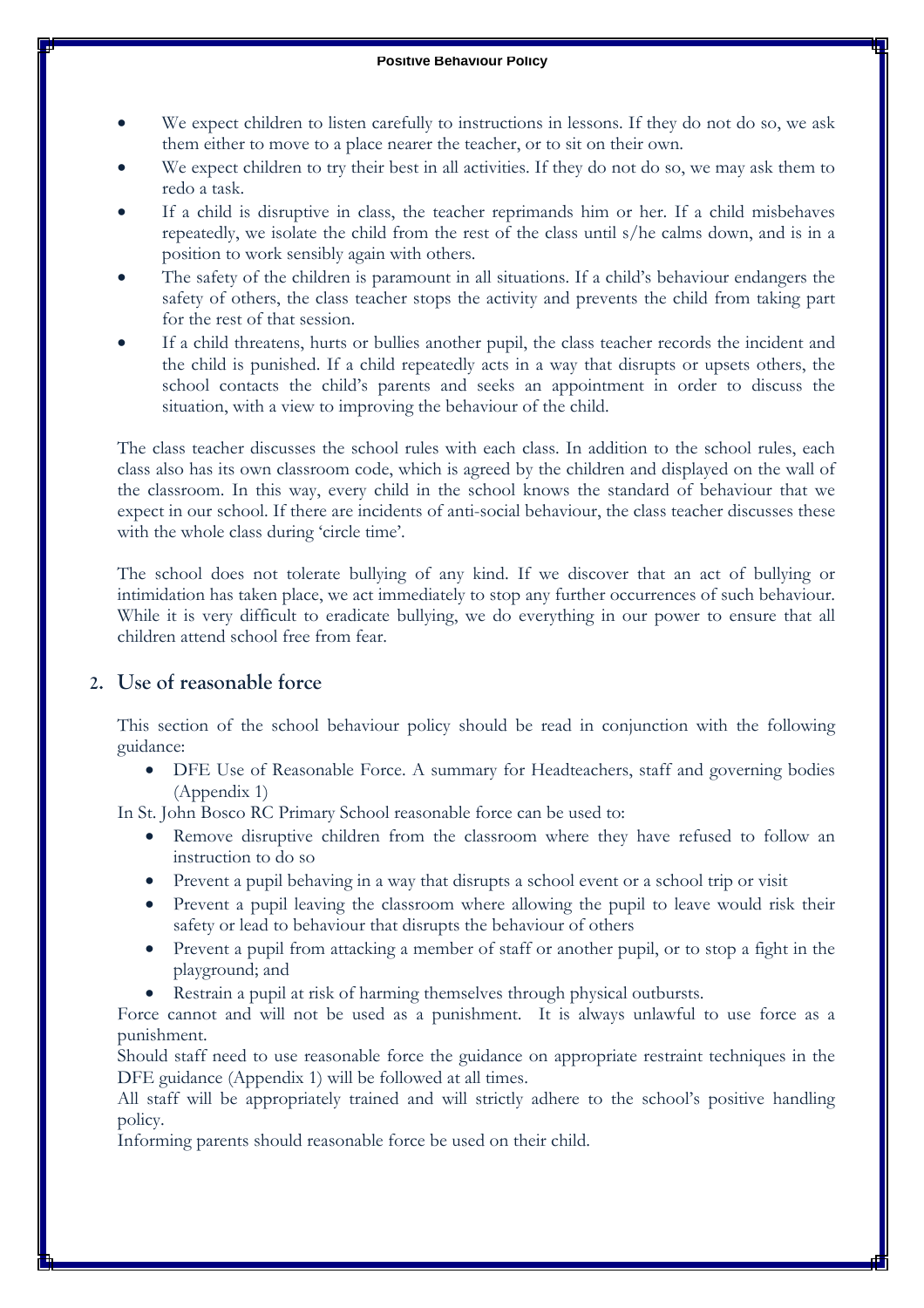- It is good practice for schools to speak to parents about serious incidents involving the use of force and to consider how best to record such serious incidents. It is up to schools to decide whether it is appropriate to report the use of force to parents.
- In deciding what is a serious incident, teachers should use their professional judgement and consider the:
- Pupil's behaviour and level of risk presented at the time of the incident
- Degree of force used
- Effect on the pupil or member of staff and
- The child's age.
- What happens if a pupil complains when force is used on them? Refer to Section 8 DFE Guidance (Appendix 1)

Other physical contact with pupils.

All staff should follow safeguarding guidance in the Safer Working Practices document and refer also to Section 9 of the DFE Guidance (Appendix 1)

3. **In addition to the general power to use reasonable force** Headteachers and authorised staff can use such force as is reasonable to conduct a search and to confiscate, retain or dispose of a pupil's property. (Refer to DFE Guidance Appendix 1 and Appendix 2) See also the associated link for the power to search without consent for weapons, knives, alcohol, drugs or stolen items.)

In St. John Bosco RC Primary School, Senior Leaders are the authorised staff who can conduct a search.

Should any weapons or knives be found they must always be handed over the Police.

Senior Leaders will decide if and when to return other confiscated items.

#### 4. **Pupils Conduct outside the school gates**

In response to non-criminal bad behaviour or bullying which occurs off the school premises and is witnessed by a member of staff the pupil will be disciplined (see Section 1 Rewards and Sanctions) if the following conditions apply:-

- Any misbehaviour when the child is:
- Taking part in any school organised or school related activity or
- Travelling to or from school or
- Wearing school uniform or
- In some other way identifiable as a pupil at the school.
- Or misbehaviour at any time, whether or not the conditions above apply that:
- Could have repercussions for the orderly running of the school or
- Poses a threat to another pupil or member of the public or
- Could adversely affect the reputation of the school.

#### **5. The Role of the Class Teacher**

It is the responsibility of the class teacher to ensure that the school rules are enforced in their class, and that their class behaves in a responsible manner during lesson time.

The class teachers in our school have high expectations of the children in terms of behaviour, and they strive to ensure that all children work to the best of their ability.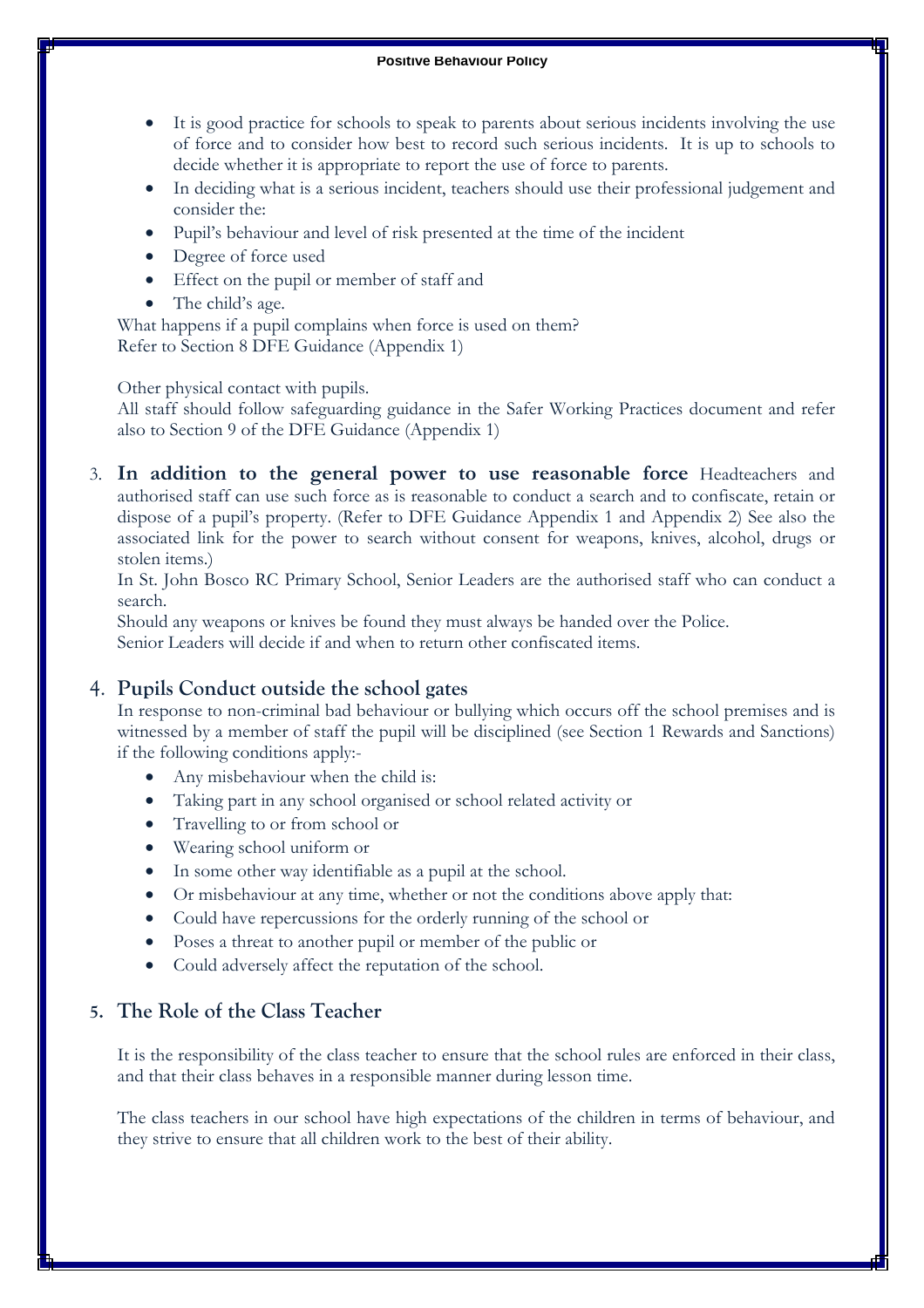The class teacher treats each child fairly and enforces the classroom code consistently. The teacher treats all children in their class with respect and understanding. If a child misbehaves repeatedly in class, the class teacher keeps a record of all such incidents. In the first instance, the class teacher deals with incidents him/herself in the normal manner. However, if misbehaviour continues, the class teacher seeks help and advice from the Headteacher.

The class teacher liaises with external agencies, as necessary, to support and guide the progress of each child. The class teacher may, for example, discuss the needs of a child with the education social worker or LEA behaviour support service.

The class teacher reports to parents about the progress of each child in their class, in line with the whole–school policy. The class teacher may also contact a parent if there are concerns about the behaviour or welfare of a child.

#### **6. The Role of the Headteacher**

It is the responsibility of the Headteacher, under the School Standards and Framework Act 1998, to implement the school behaviour policy consistently throughout the school, and to report to governors, when requested, on the effectiveness of the policy. It is also the responsibility of the Headteacher to ensure the health, safety and welfare of all children in the school.

The Headteacher supports the staff by implementing the policy, by setting the standards of behaviour, and by supporting staff in the implementation of the policy.

The Headteacher keeps records of all reported serious incidents of misbehaviour.

The Headteacher has the responsibility for giving fixed-term suspensions to individual children for serious acts of misbehaviour. For repeated or very serious acts of anti-social behaviour, the Headteacher may permanently exclude a child. Both these actions are only taken after the school governors have been notified.

#### **7. The Role of Parents**

The school works collaboratively with parents, so children receive consistent messages about how to behave at home and at school. We explain the school rules in the school prospectus, and we expect parents to read these and support them. We expect parents to support their child's learning, and to co-operate with the school, as set out in the home–school agreement. We try to build a supportive dialogue between the home and the school, and we inform parents immediately if we have concerns about their child's welfare or behaviour.

If the school has to use reasonable sanctions to punish a child, parents should support the actions of the school. If parents have any concern about the way that their child has been treated, they should initially contact the class teacher. If the concern remains, they should contact the school governors. If these discussions cannot resolve the problem, a formal grievance or appeal process can be implemented.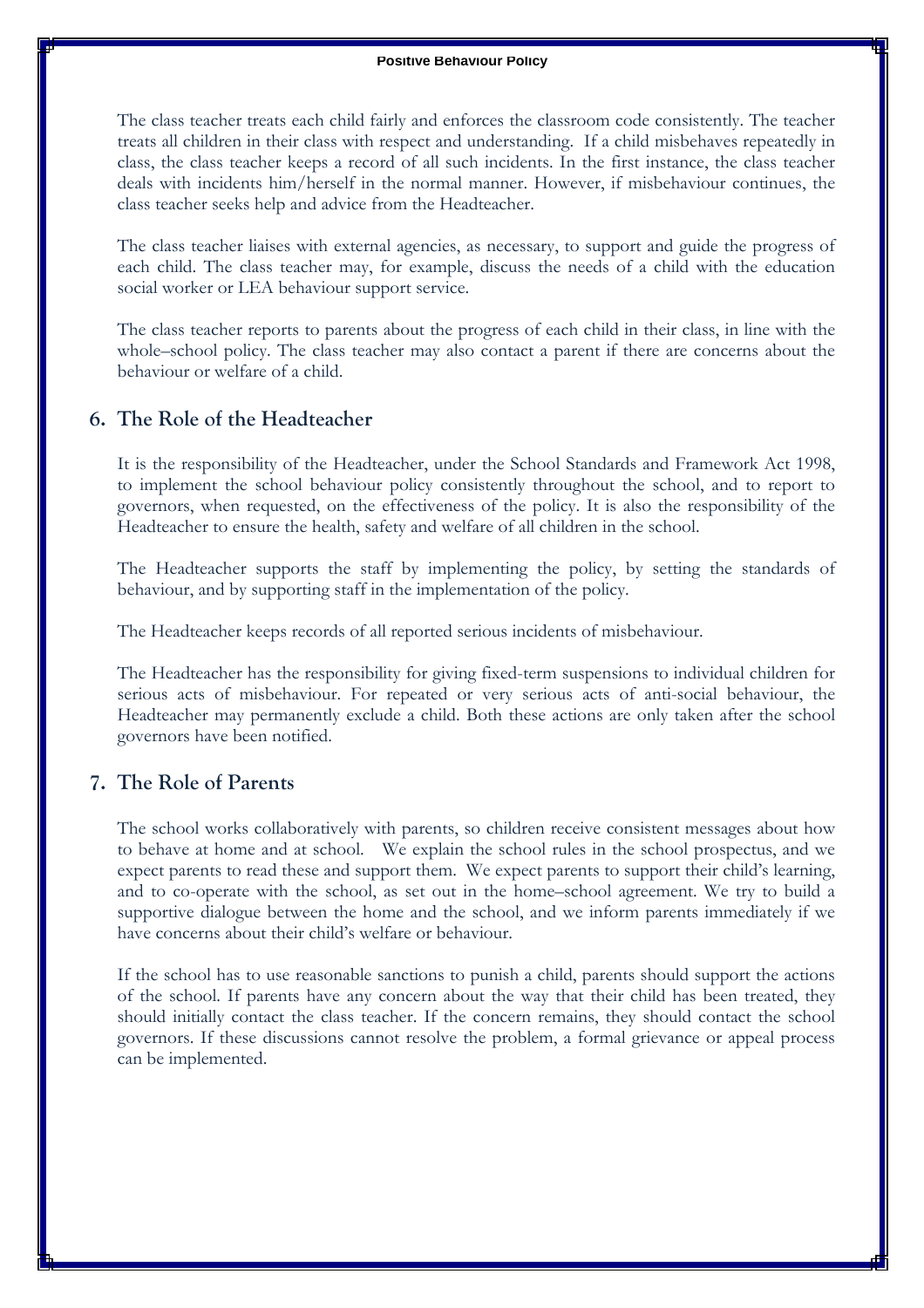#### **8. The Role of Governors**

The governing body has the responsibility of setting down these general guidelines on standards of discipline and behaviour, and of reviewing their effectiveness. The governors support the Headteacher in carrying out these guidelines.

The Headteacher has the day-to-day authority to implement the school behaviour and discipline policy, but governors may give advice to the Headteacher about particular disciplinary issues. The Headteacher must take this into account when making decisions about matters of behaviour.

#### **9. Fixed-Term and Permanent Exclusions**

Only the Headteacher (or the acting Headteacher) has the power to exclude a pupil from school. The Headteacher may exclude a pupil for one or more fixed periods, for up to 45 days in any one school year. The Headteacher may also exclude a pupil permanently. It is also possible for the Headteacher to convert a fixed-term exclusion into a permanent exclusion, if the circumstances warrant this.

If the Headteacher excludes a pupil, s/he informs the parents immediately, giving reasons for the exclusion. At the same time, the Headteacher makes it clear to the parents that they can, if they wish, appeal against the decision to the governing body. The school informs the parents how to make any such appeal. The Headteacher informs the LEA and the governing body about any permanent exclusion, and about any fixed-term exclusions beyond five days in any one term.

The governing body itself cannot either exclude a pupil or extend the exclusion period made by the Headteacher. The governing body has a discipline committee which is made up of between three and five members. This committee considers any exclusion appeals on behalf of the governors.

When an appeals panel meets to consider an exclusion, they consider the circumstances in which the pupil was excluded, consider any representation by parents and the LEA, and consider whether the pupil should be reinstated. If the governors' appeals panel decides that a pupil should be reinstated, the Headteacher must comply with this ruling.

#### **10.Monitoring and Review**

The Headteacher monitors the effectiveness of this policy on a regular basis. S/he also reports to the governing body on the effectiveness of the policy and, if necessary, makes recommendations for further improvements.

The school keeps a variety of records of incidents of misbehaviour. The class teacher records minor classroom incidents. The Headteacher records those incidents where a child is sent to him/her on account of bad behaviour. We also keep a record of any incidents that occur at break or lunchtimes: lunchtime supervisors give written details of any incident in the incidents book that we keep in the staff room.

The Headteacher keeps a record of any pupil who is suspended for a fixed-term, or who is permanently excluded. It is the responsibility of the governing body to monitor the rate of suspensions and exclusions, and to ensure that the school policy is administered fairly and consistently.

The governing body reviews this policy every two years. They governors may, however, review the policy earlier than this, if the government introduces new regulations, or if the governing body receives recommendations on how the policy might be improved.